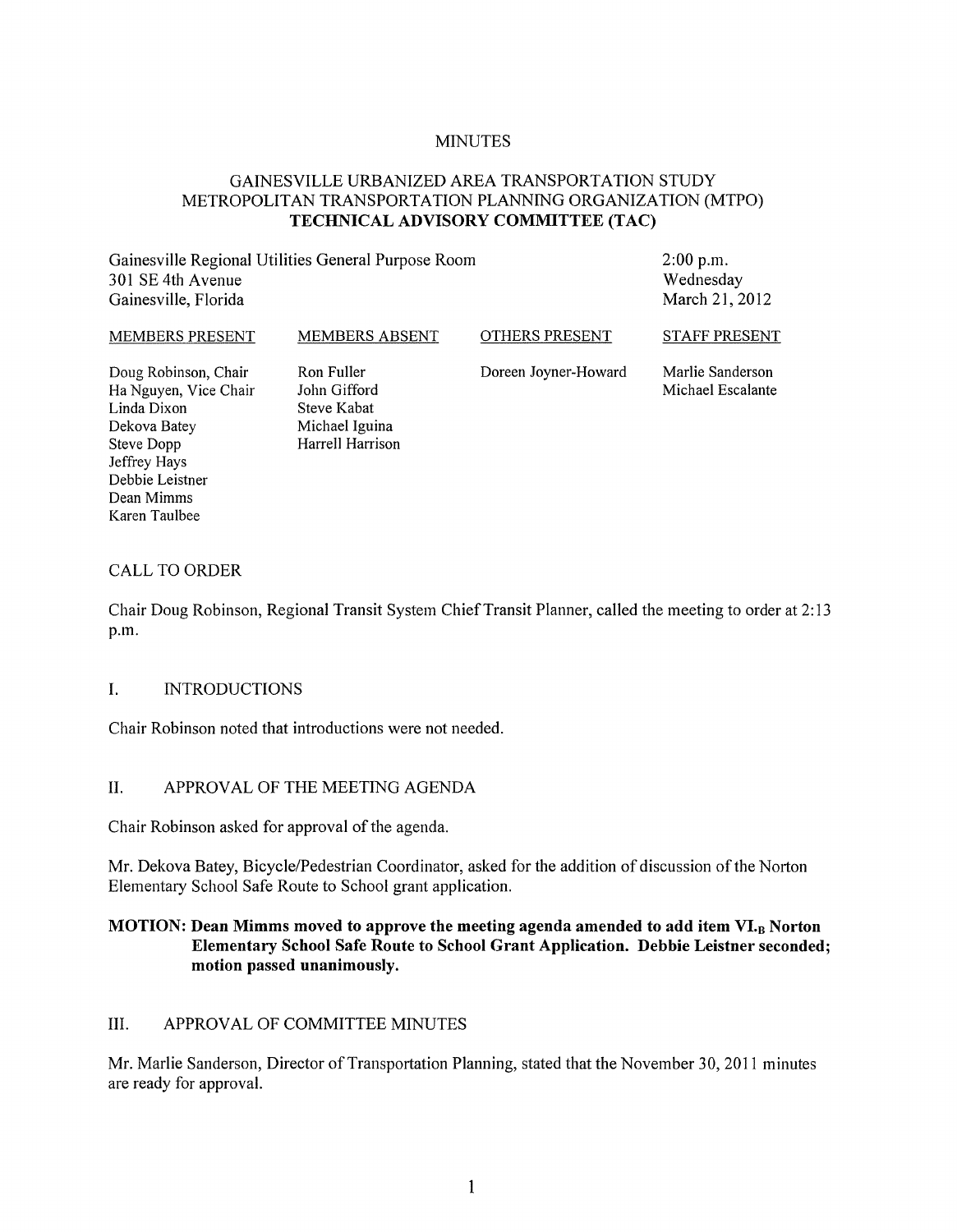## MOTION: Steve Dopp moved to approve the November 30,2011 TAC minutes. Dean Mimms seconded; motion passed unanimously.

# IV. UNIFIED PLANNING WORK PROGRAM

Mr. Sanderson stated that the staff services agreement between the MTPO and the Regional Planning Council (RPC) requires submission of the budget to support the transportation planning staff. He said that MTPO staff is forwarding for its consideration the UPWP. He added that the UPWP outlines and describes planning efforts to be undertaken by participating agencies to maintain a comprehensive, cooperative and continuing transportation planning program in the Gainesville Metropolitan Area for a two-year period. He discussed the Fiscal Years 2012-13 -2014-15 UPWP and answered questions.

## ACTION: Linda Dixon moved to recommend that the MTPO approve the Fiscal Years 2012-13 - 2014/15 UPWP with the understanding that additional administrative revisions requested by state and federal review agencies will be made as necessary by MTPO staff. Jeff Hays seconded; motion passed unanimously.

### V. MTPO URBAN DESIGN POLICY MANUAL

Mr. Sanderson stated that the TAC Working Group has reviewed the Urban Design Policy Manual and recommends sunsetting it. He discussed the status of the Urban Design Policy Manual and answered questions.

## MOTION: Linda Dixon moved to recommend that the MTPO sunset the Urban Design Policy Manual. Dean Mimms seconded, motion passed unanimously.

### VI. LIST OF PRIORITY PROJECTS

Mr. Sanderson stated that, each year, the MTPO develops priorities for unfunded projects. He said that these priorities are used by the Florida Department of Transportation to develop its Tentative Work Program. He added that this year's draft List of Priority Projects includes projects from the recently adopted Year 2035 Livable Community Reinvestment Plan and from local agency recommendations. He discussed the draft tables and answered questions.

### ACTION: Jeff Hays moved to recommend the MTPO approve the List of Priority Projects with the following modifications:

- Table 1C- adding the West 6 Street Rail/Trail from NW 16 Avenue to NW 23 Avenue as the second project;
- Table 2C- adding the Hull Road Extension from SW 43 Street to SW 34 Street; the SW 6 Street Reconstruction from SW 16 Avenue to University Avenue; the SW 40 Boulevard Extension from Archer Road to SW 34 Street; and the SW 47 Avenue Extension from SW 34 Street to Williston Road;
- Table 5C- adding the Hull Road Extension from SW 43 Street to SW 34 Street;
- Table 7B- show Priority 2, SW 8 Avenue- Phase 2, as partially funded;
- Table 7C- adding the Hull Road Extension from SW 43 Street to SW 34 Street;